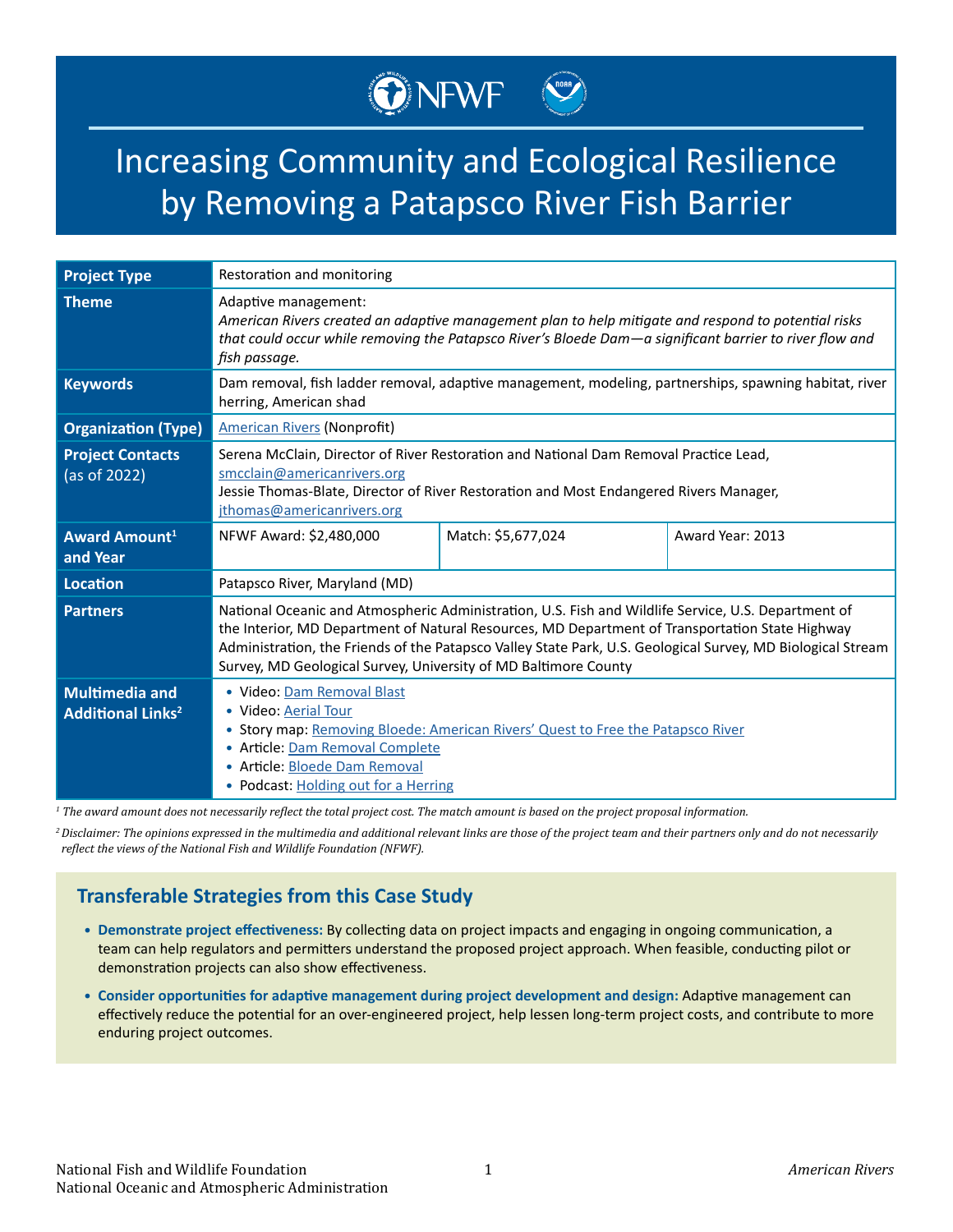## **Project Overview: Increasing Community and Ecological Resilience by Removing a Patapsco River Fish Barrier**

After years of hard work by American Rivers and its project partners, the Bloede Dam in Maryland's Patapsco River was successfully removed in 2018, restoring the river's natural flow and native fish spawning habitat. Removing the dam also strengthened community resilience, improved public safety, and facilitated increased sediment transport to marshes and beaches along the Chesapeake Bay.

Bloede Dam, built in 1906, had a hollow structure that allowed turbines to function inside, making it the first underwater hydroelectric dam in the world. The dam provided electricity to surrounding communities until it ceased producing power in 1924 due to challenges associated with maintaining efficient



*Bloede Dam pre-removal (American Rivers).* 

### **Challenges and Solutions**

One of the most challenging aspects of the Bloede Dam removal project was orchestrating the movement of two adjacent sanitary sewer lines from the dam's impoundment. This entailed excavating a significant volume of rock, working in and near a highly volatile river, and designing the system to weather the flows in this flood-prone system. American Rivers relied on the expertise of a robust team of engineers and construction personnel to successfully complete that portion of the project.

Perhaps even more challenging was obtaining permits to restore the river to its natural state with minimal intervention. The team encountered difficulties obtaining permits for this approach since the state was more accustomed to using traditional engineered approaches such as bank hardening and channel construction. The project team used a combination of demonstration projects, predictive modeling, and **adaptive management** to overcome this challenge.

# **Restoration Achievements**

- **• Habitat improved:** Re-opened 52.5 miles of stream. Reconnected more than 65 miles of spawning habitat for blueback herring, alewife, American and hickory shad, and more than 183 miles for American eel.
- **• Community resilience and safety enhanced:** Strengthened flood resilience and enhanced natural ecosystem function, providing safer recreational opportunities for park visitors.

power production. Bloede Dam, whose ownership was transferred to the Maryland Department of Natural Resources in 1938, blocked fish access to native habitat and spawning grounds in addition to being costly to maintain and dangerous to swimmers and recreationalists on the Patapsco River.



*Sampling at Bloede Dam restoration project site (Serena McClain).*

### **Policy and Institutional Constraints**

### *Challenge:*

The project team proposed to remove the defunct dam, thereby restoring natural river and sediment flows. Regulators were concerned that reestablishing sediment flow might result in over-sedimentation of Baltimore Harbor and the Chesapeake Bay.